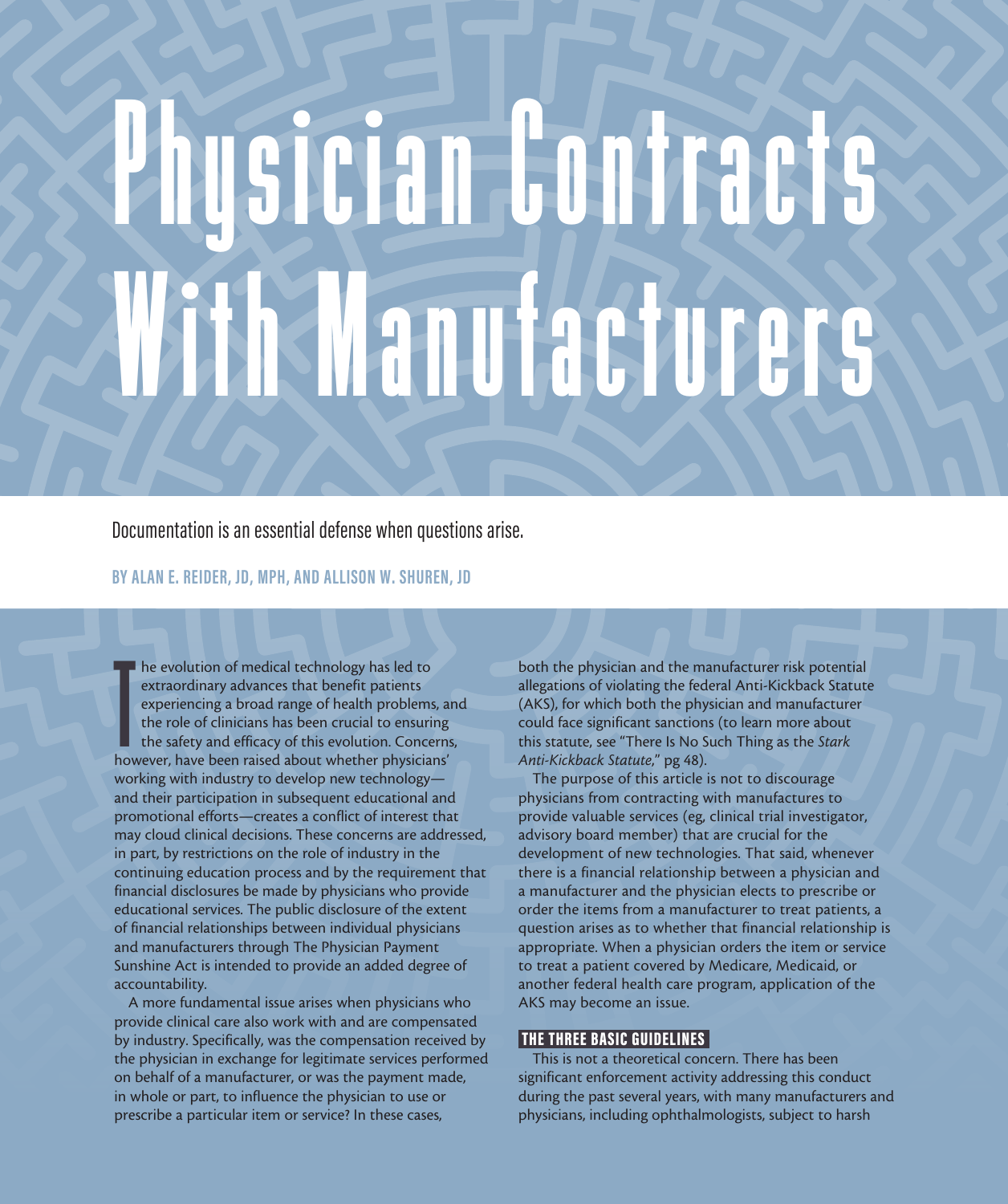sanctions. There is, however, a positive message to go with this warning: By following three basic guidelines and learning from the cases that have been pursued in the past, both physicians and manufacturers should be able to minimize the risk of violation and resulting imposition of sanctions.

▶ No. 1: The contract must be for legitimate, necessary services. A fundamental question in any kickback analysis is as follows: Was the payment for legitimate services that provided a real benefit to the manufacturer, or was the contract a sham that served only as a mechanism to pay the physician? The US government has frequently questioned contracts in which physicians were responsible for collecting and providing clinical data to manufacturers such as in a premarketing study, where the data were collected but never used. Similar questions have been raised when a manufacturer has contracted with dozens of physicians to provide consulting services but the need for only a few physician-consultants could be justified. Although the burden of ensuring the legitimacy of such contracts should rest with the manufacturer, a physician who is offered a consulting or data collection agreement would be wise to examine the arrangement closely to be comfortable that the agreement will generate legitimate, valuable services.

► No. 2: The physician must perform the services **and be able to document the performance.** Having a written contract for the performance of a legitimate service for a manufacturer is not sufficient to justify payment. The physician must also perform the service contemplated under the contract. Performing the contracted services, however, may not be enough to avoid risk.

For many years, physicians have been counseled to maintain complete medical records for their patients, with the caution that, if it isn't in the medical record, it didn't happen (ie, the physician did not perform the service).

Physicians should follow the same advice when it comes to documenting the work performed under an agreement with a manufacturer. Some services generate their own documentation, such as performing a clinical trial that generates clinical records and data and a report of the findings. Other services, such as providing general consulting, may not. Physicians should therefore consider ways of documenting the performance of services so that they are prepared—if ever asked—to justify the payments received. A recent settlement involving a contract between a physician and an equipment distributor underscores this point (see *Documenting Performance*).

# DOCUMENTING PERFORMANCE

An allegation was brought against an equipment distributor for paying physicians for services never performed. The distributor and the physicians challenged the allegation, but eventually the distributor and one of the physicians agreed to a multimillion-dollar settlement. In the final settlement agreement, the government described the conduct that it viewed to be problematic: "[Distributor] entered into consulting agreements with physicians … where services were not performed or not properly tracked, which resulted in remuneration *in excess\** of fair market value."

In other words, despite a claim that the services were performed, the physician and distributor were held liable because neither could document those services. In the government's view, it wasn't in the record, so it didn't happen.

*\*Emphasis added*

▶ No. 3: Payment for services must reflect their fair market value. Presuming that the services are reasonable and provide a benefit to the manufacturer, that they were performed, and that there is documentation to confirm that the services were performed, the final area of inquiry is whether the payment was reasonable for the services performed. Some contracts lend themselves to fixed payment amounts for discrete projects such as overseeing a clinical trial, drafting a scientific paper, or hosting an educational